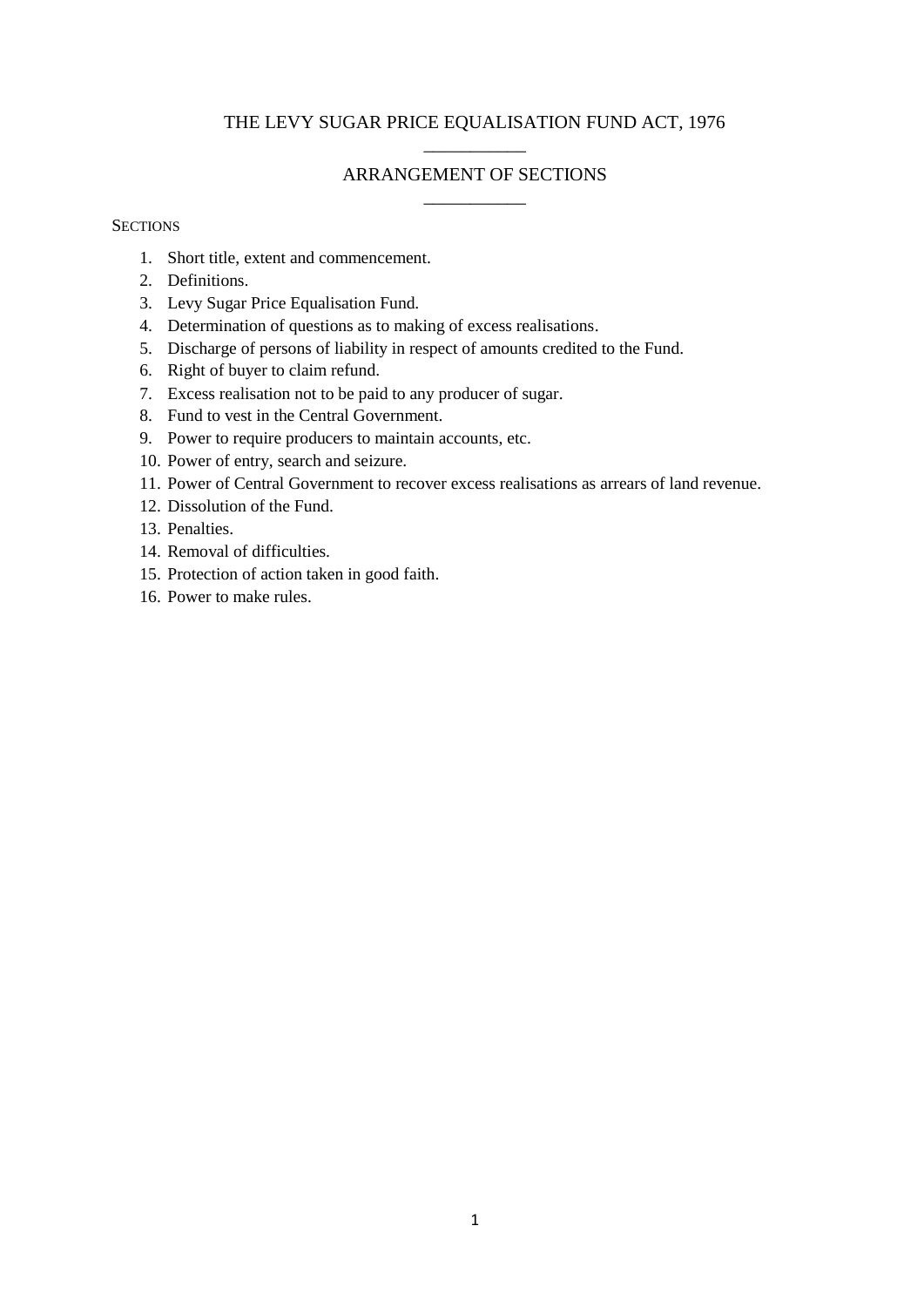### THE LEVY SUGAR PRICE EQUALISATION FUND ACT, 1976

### ACT NO. 31 OF 1976

[16*th February,* 1976.]

An Act to provide for the establishment, in the interest of the general public, of a fund to ensure that the price of levy sugar may be uniform throughout India and for matters connected therewith or incidental thereto.

BE it enacted by Parliament in the Twenty-seventh Year of the Republic of India as follows:—

**1. Short title, extent and commencement.**—(*1*) This Act may be called the Levy Sugar Price Equalisation Fund Act, 1976.

(*2*) It extends to the whole of India except the State of Jammu and Kashmir.

(3) It shall come into force on such date<sup>1</sup> as the Central Government may, by notification in the Official Gazette, appoint.

**2. Definitions.—**In this Act, unless the context otherwise requires,—

(*a*) "controlled price" means the price of the relevant grade of levy sugar, determined from time to time under sub-section (*3C*) of section 3 of the Essential Commodities Act, 1955 (10 of 1955), or under the Defence and Internal Security of India Rules, 1971, in relation to any year of production;

(*b*) "excess realisation", in relation to each grade of levy sugar,—

(*i*) means the price realised by any producer, on the sale of levy sugar of such grade, in excess of—

(*a*) the controlled price, or

(*b*) where any fair price has been fixed by a court for levy sugar of such grade, such fair price, and

(*ii*) includes any realisation representing the difference between the controlled price and the price allowed by the court by an interim order, if such interim order is set aside, whether by the court which made the order or in appeal or revision;

 $2$ <sup>2</sup>[*Explanation*.—For the removal of doubts, it is hereby declared that where in relation to levy sugar of any grade sold by any producer, the producer has realised towards duties of excise with respect to such sugar any amount in excess of the amount payable by way of such duties, such excess shall also be deemed to be excess realisation within the meaning of this clause];

(*c*) "fair price", in relation to levy sugar, means the price fixed by the court in excess of the controlled price, and, where an interim price, fixed by the court, is superseded by a price which is finally fixed by the court, the price so finally fixed;

(*d*) "Fund" means the Levy Sugar Price Equalisation Fund, established under section 3;

 $3\left[\left(e\right)\right]$  "levy sugar" means the sugar requisitioned by the Central Government under clause (*f*) of sub-section (*2*) of section 3 of the Essential Commodities Act, 1955 (10 of 1955);]

(*f*) "prescribed" means prescribed by rules made under this Act;

(*g*) "producer" means a person carrying on the business of manufacturing sugar by the vacuum pan process.

**3. Levy Sugar Price Equalisation Fund.—**(*1*) There shall be established a Fund, to be called the Levy Sugar Price Equalisation Fund.

<sup>1. 1</sup>st April, 1976, *vide* notification No. G.S.R. 251(E), dated 25th March, 1976, *see* Gazette of India, Extraordinary, Part II, sec. 3(*i*).

<sup>2.</sup> The *Explanation* ins. by Act 54 of 1984, s. 2 (w.e.f. 23-8-1984).

<sup>3.</sup> Subs. by s. 2, *ibid.,* for clause (*e*) (w.e.f. 23-8-1984).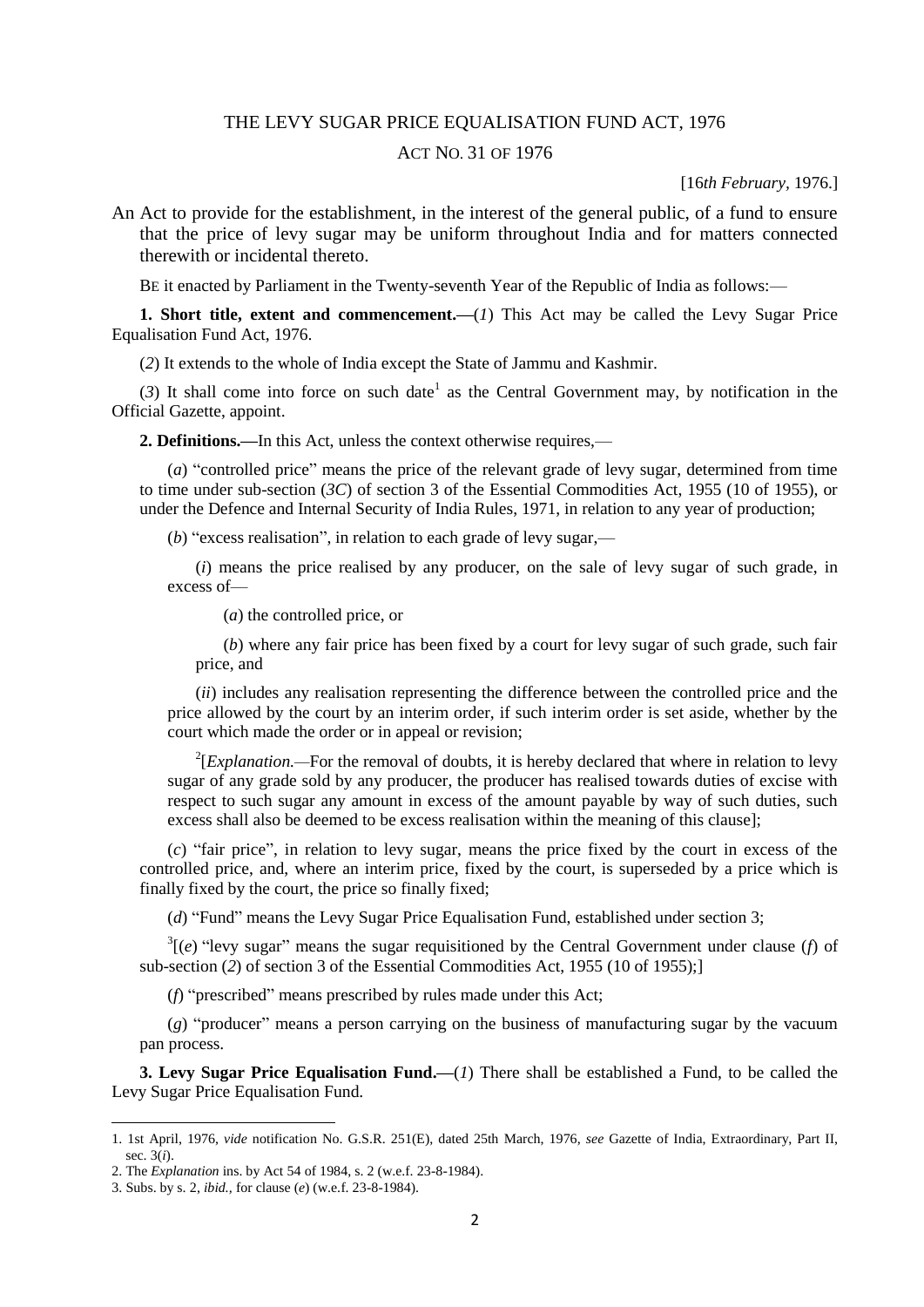(2) Save as otherwise <sup>1</sup>[provided in sub-section  $(5)$ ], there shall be credited to the Fund, in such manner as may be prescribed,—

(*a*) the amounts representing all excess realisations made by the producers, irrespective of whether such excess realisations were made before or after the commencement of this Act;

(*b*) the amounts representing any loans which may be advanced, or grants which may be made, by the Central Government for carrying out the objects of the Fund.

(3) Save as otherwise <sup>1</sup>[provided in sub-section (5)], every producer shall,—

(*a*) in the case of an excess realisation made before the commencement of this Act, within thirty days from such commencement,

(*b*) in the case of an excess realisation made after such commencement, within thirty days from the date on which such excess realisation was made,

credit to the Fund, the amount representing such excess realisations, together with interest due thereon at the rate of twelve and a half per cent. per annum, from the date on which such amount was realised by him:

<sup>2</sup>[Provided that-

(*a*) the interest due on so much of any amount of any excess realisation made before the date of commencement of Levy Sugar Price Equalisation Fund (Amendment) Act, 1984 (54 of 1984), as is not credited to the Fund together with interest at the aforesaid rate of twelve and a half per cent. per annum before the expiry of sixty days from the date of such commencement; and

(*b*) the interest due on so much of the amount of any excess realisation made on or after the date of such commencement as is not credited to the Fund together with interest at the aforesaid rate of twelve and a half per cent. per annum within sixty days from the date on which such amount was realised,

shall be at the rate of fifteen per cent. per annum from the date on which such amount was realised by the producer.]

 $*$   $*$   $*$   $*$   $*$   $*$ 

 $3_{\ast}$ 

(5) Where, in pursuance of an <sup>4</sup>[interim order made by any court, whether before or after the commencement of this Act] any amount representing the difference between the controlled price and the interim price allowed by the court is,—

(*a*) held by any producer either with himself or with any other person or with any court, Government, bank or other authority, or

(*b*) collected and kept by the producer under the cover of any guarantee,

such producer shall, on the final disposal of the proceedings of the court aforesaid,  $5$  [credit to the Fund, within sixty days from the date of such final disposal, such amount, to the extent it represents any excess realisation together with interest due thereon at the rate of twelve and a half per cent. per annum from the date on which such amount was realised by him:

Provided that—

1

(*i*) the interest due on so much of such amount as was realised before the date of commencement of the Levy Sugar Price Equalisation Fund (Amendment) Act, 1984 (54 of 1984) and is not credited to the Fund together with interest at the aforesaid rate of twelve and a half per cent. per annum before the expiry of sixty days from the date of such commencement, and

2. The proviso ins. by s. 3, *ibid.* (w.e.f. 23-8-1984).

<sup>1.</sup> Subs. by Act 54 of 1984, s. 3, for "provided in sub-section (*4*)" (w.e.f. 23-8-1984).

<sup>3.</sup> Sub-section (*4*) omitted by s. 3, *ibid.* (w.e.f. 23-8-1984).

<sup>4.</sup> Subs. by s. 3, *ibid*., for "interim order referred to in sub-section (*4*)" (w.e.f. 23-8-1984).

<sup>5.</sup> Subs. by s. 3, *ibid*., for certain words (w.e.f. 23-8-1984).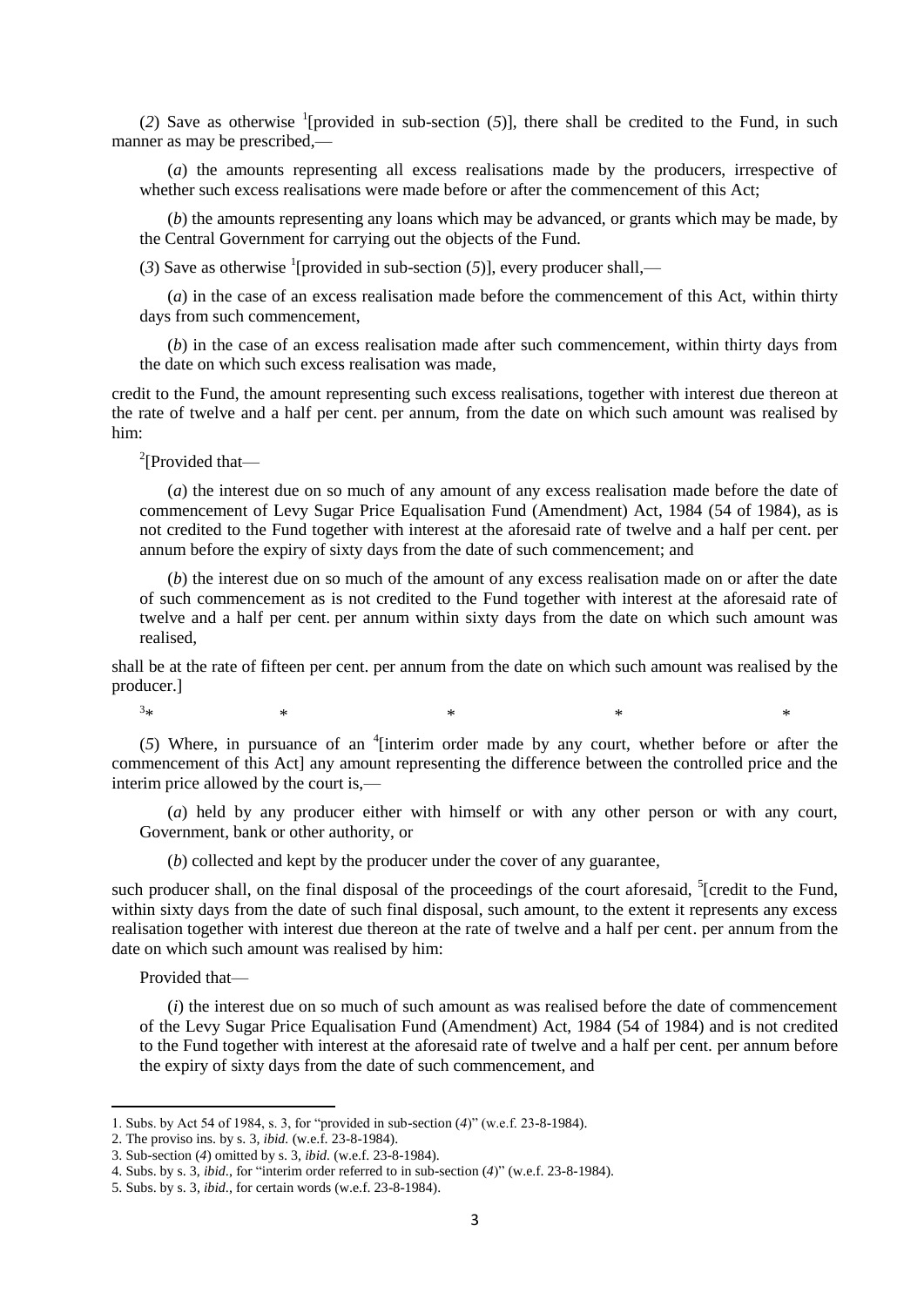(*ii*) the interest due on so much of such amount as is realised after such commencement and not credited to the Fund together with interest at the aforesaid rate of twelve and a half per cent. per annum within sixty days from the date on which such amount was realised,

shall be at the rate of fifteen per cent. per annum from the date on which such amount was realised by the producer]

 $<sup>1</sup>$ [(*5A*) Notwithstanding anything contained in sub-section (*5*), the interest payable on the amount of</sup> any excess realisation required to be credited to the Fund under that sub-section in respect of any period during which such amount was by reason of any order of any court held by the producer with any other person or with any court, Government, bank or other authority referred to in clause (*a*) of that sub-section, shall be the interest which actually accrued on such amount in respect of such period.]

 $<sup>1</sup>$ [(*5B*) Without prejudice to the provisions of sub-section (*5*), any amount representing the difference</sup> between the controlled price and the interim price allowed by the court which—

(*a*) is held by any producer with any other person or with any court, Government, bank or other authority referred to in clause (*a*) of that sub-section, or

(*b*) is under the cover of any guarantee referred to in clause (*b*) of that sub-section,

shall, as soon as may be after the final disposal of the proceedings of the Court aforesaid, be credited, to the extent such amount represents excess realisation together with the interest, if any, which has accrued thereon or been guaranteed in respect thereof, to the Fund by such other person, the court, Government, bank or other authority aforesaid or, as the case may be, by the bank or other person furnishing such guarantee and the amount so credited shall be set off against the amount (including interest) required to be credited by the producer under sub-section (*5*).

(*5C*) The provisions of sub-section (*5B*) shall apply in relation to every amount representing the difference between the controlled price and the interim price allowed by the court which, immediately before the commencement of the Levy Sugar Price Equalisation Fund (Amendment) Act, 1984 (54 of 1984)—

(*a*) is held by any producer with any other person or with any court, Government, bank or other authority mentioned in clause (*a*) of that sub-section, or

(*b*) is under the cover of any guarantee mentioned in clause (*b*) of that sub-section,

notwithstanding that the final disposal of the proceedings of the court aforesaid took place before such commencement and for this purpose the reference in that sub-section to "final disposal of the proceedings of the court" shall be construed as a reference to such commencement.

(*5D*) Where any amount is credited to the Fund under sub-section (*5B*), such crediting shall,—

(*a*) in a case falling under clause (*a*) of that sub-section, operate as the discharge of the liability in relation to such amount of the person, court, Government, bank or other authority so crediting the amount;

(*b*) in a case falling under clause (*b*) of that sub-section, have effect as if it had been made in accordance with the guarantee given by the bank or other person crediting the amount and for this purpose such guarantee shall be deemed to have provided for such crediting.]

(*6*) For the removal of doubts, it is hereby declared that the obligation to credit amounts representing excess realisations to the Fund shall be in addition to any penalty which may be imposed for the contravention of any provision of this Act.

(*7*) The Fund shall be administered, subject to the provisions of section 8, by the Central Government.

<sup>1.</sup> Ins. by Act 54 of 1984, s. 3 (w.e.f. 23-8-1984).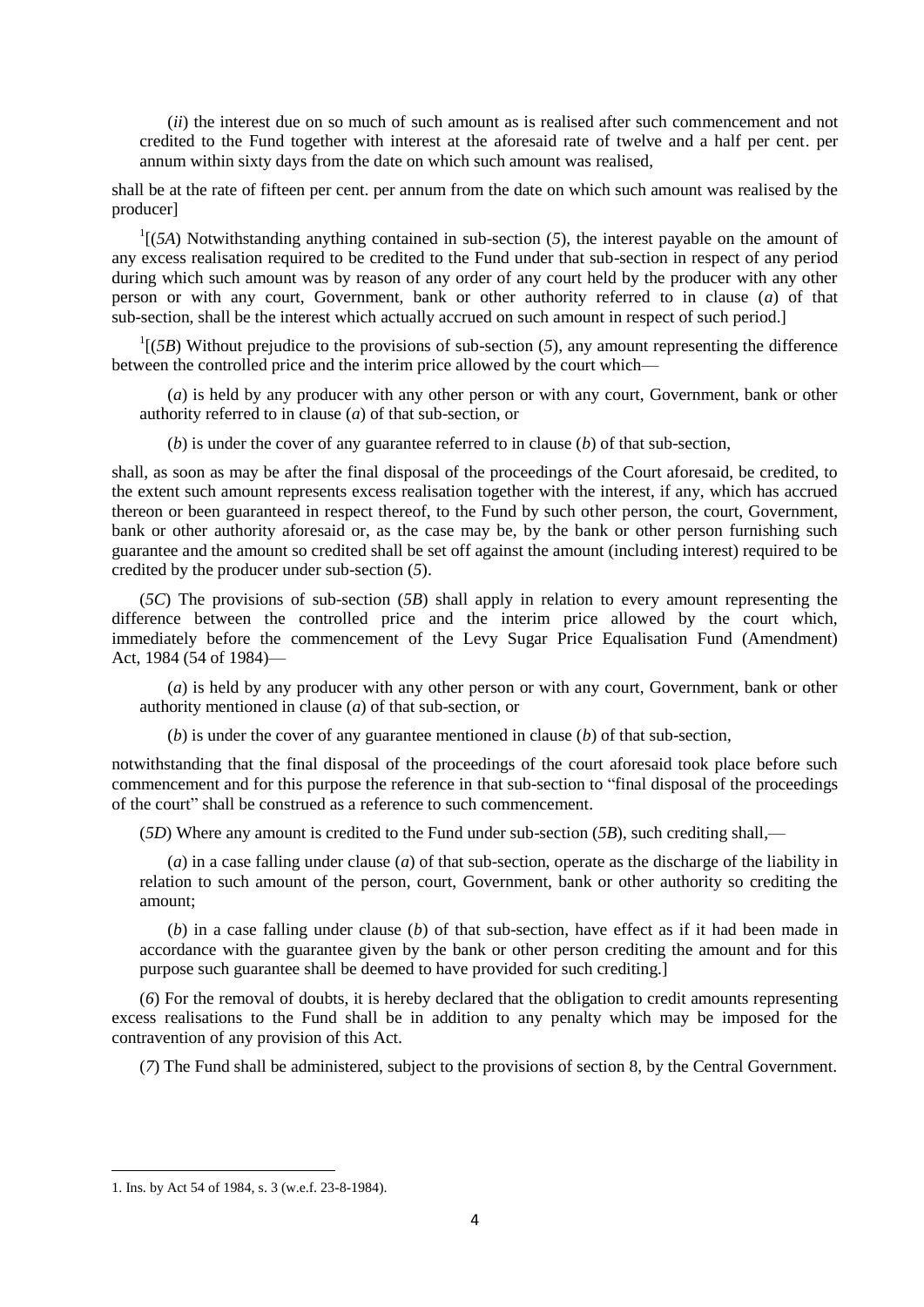**4. Determination of questions as to making of excess realisations.—**If any question arises as to whether any producer has realised, on the sale of levy sugar, any amount in excess of the controlled price, or, as the case may be, the fair price, it shall be decided by the Central Government after giving an opportunity to such producer of being heard and after making such inquiry as that Government may deem fit.

**5. Discharge of persons of liability in respect of amounts credited to the Fund.—**Where any amount is credited to the Fund under section  $3$ ,  $\frac{1}{1}$ [the producer concerned] shall, upon such crediting, be discharged from the liability to make repayment of such amounts to the persons entitled thereto and such discharge from liability to make repayment shall be without any prejudice to any penalty which may be imposed on such producer for each excess realisation made by him.

**6. Right of buyer to claim refund.—**(*1*) Where any amount is credited to the Fund, a refund shall be made from the Fund to the buyer of levy sugar from whom any excess realisation was made by the producer or dealer:

Provided that no buyer shall be entitled to claim a refund under this sub-section if he,—

(*a*) being a wholesale dealer, had passed on the incidence of such excess over the controlled or fair price of levy sugar to the retail dealer by whom the price of such sugar was paid, or

(*b*) being a retail dealer, had passed on the incidence of such excess over the controlled or fair price of levy sugar to the consumer by whom the price of such sugar was paid, <sup>2</sup>[or]

 $2(c)$  being a person who is not a wholesale dealer or a retail dealer had passed on the incidence of such excess over the controlled or fair price of levy sugar to any other person as part of the price of any product in the manufacture of which such sugar has been used or, as the case may be, to the consumer by whom the price of such sugar was paid.]

(*2*) Every application for refund under sub-section (*1*) shall be made to the Central Government within six months from the date on which the excess realisation, in relation to which such refund is claimed, is credited to the Fund, and every such application shall be in such form as may be prescribed and shall be accompanied by such documentary or other evidence as the applicant may furnish to establish that the excess realisation, in relation to which such refund is claimed, was made from him.

(*3*) The Central Government shall, if satisfied, on a scrutiny of the claim made under sub-section (*1*), that an excess realisation was made from the claimant, direct that refund be made from the Fund to the claimant to the extent of the  $3$ [excess realisation made from him together with interest (if any) thereon credited to the Fund]:

Provided that if the amount standing to the credit of the Fund is not sufficient to enable the Central Government to make the refund, such refund shall be made from the Central revenues.

**7. Excess realisation not to be paid to any producer of sugar.—**Notwithstanding anything to the contrary contained in any other law for the time being in force or in any contract, no amount, representing excess realisations made by a producer or excess realisations made by a producer under the cover of any guarantee given by any person shall be paid to any producer.

**8. Fund to vest in the Central Government.—**(*1*) Any money paid into the Fund, which remains unclaimed after the expiry of the period of six months from the date on which it is credited to the Fund, shall vest in the Central Government and such amount shall be utilised by that Government in such manner as may be prescribed having regard to the interests of the consumers of levy sugar as a class and the need to ensure that the retail price of levy sugar throughout India is uniform:

Provided that, notwithstanding the vesting of such money in the Central Government, a claim for the refund of money standing to the credit of the Fund may be made [in the manner specified in sub-section (*2*) of section 6] at any time by a buyer who is lawfully entitled to make such claim, and every

<sup>1.</sup> Subs. by Act 54 of 1984, s. 4, for "the producer by whom such amount is credited" (w.e.f. 23-8-1984).

<sup>2.</sup> Ins. by s. 5, *ibid.* (w.e.f. 23-8-1984).

<sup>3.</sup> Subs. by s. 5, *ibid.,* for "excess realisation made from him" (w.e.f. 23-8-1984).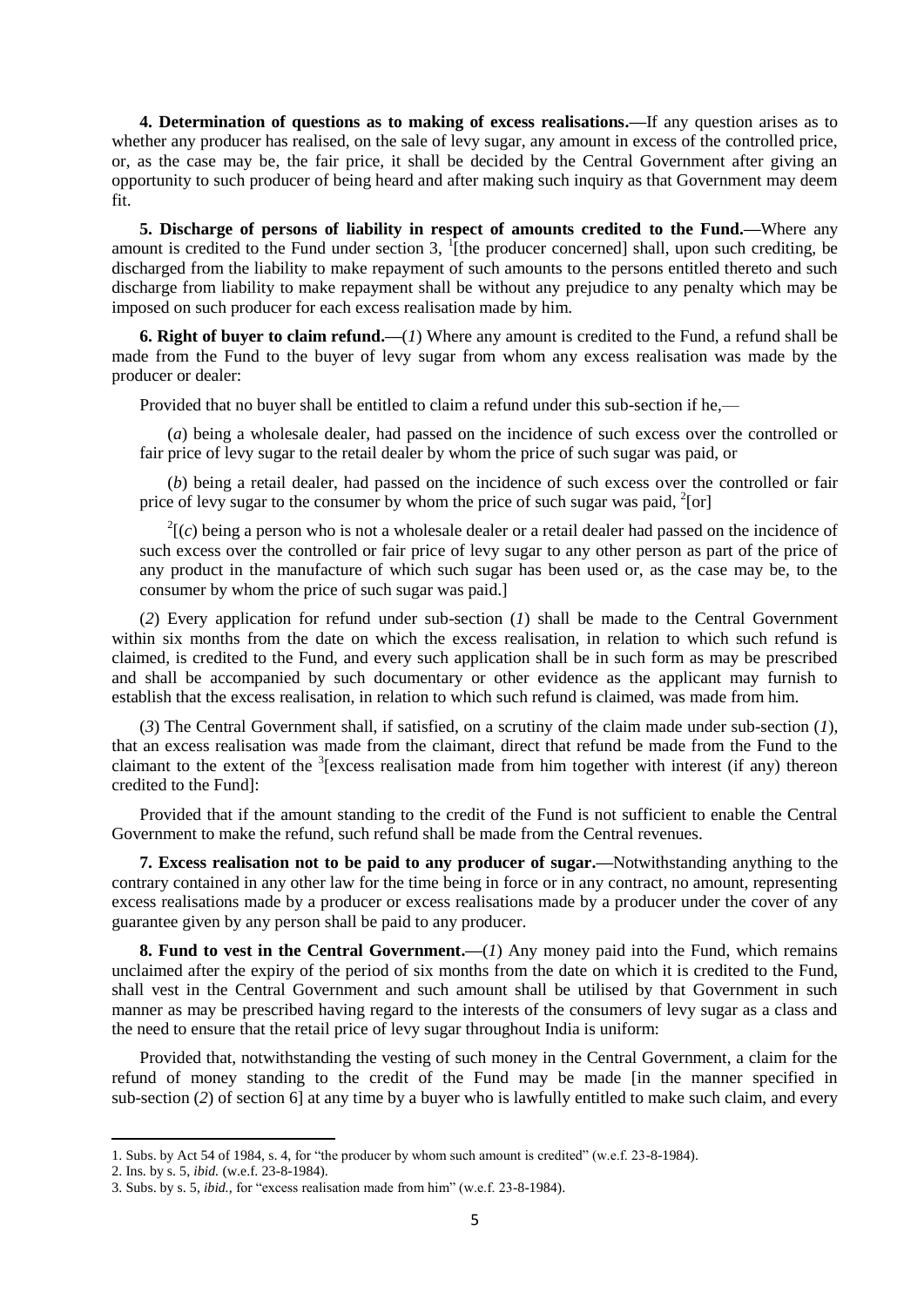such claim, if admitted, shall be dealt with as if the money relatable to such claim had not vested in the Central Government.

(*2*) The Central Government shall not grant any loan or give any financial assistance from the Fund except for the purposes of this Act.

(*3*) The Central Government shall maintain, or if it thinks fit specify the authority which shall maintain, proper and separate account and other relevant records in relation to the Fund in such form as may be prescribed in consultation with the Comptroller and Auditor General of India.

**9. Power to require producers to maintain accounts, etc.—**The Central Government may, if it is satisfied that it is expedient or necessary so to do for carrying out the provisions of this Act, by an order, direct any producer to maintain such books of account and other records in relation to levy sugar as it may think fit and to produce such books of account and other records for inspection and may also direct such producer to furnish such information relating to levy sugar as may be specified in the order.

**10. Power of entry, search and seizure.—**(*1*) Any authority specified by the Central Government in this behalf may, if it is satisfied that any provision of this Act has been, or is being, or is about to be, contravened, authorise any person to enter and search any premises where any accounts, books, registers and other documents relating to levy sugar and belonging to, or under the control of, a producer or his agent, are maintained or kept for safe custody.

(*2*) The person so authorised may seize any such accounts, books, registers or other documents if he has any reason to believe that a contravention of this Act has been, or is being, or is about to be, committed:

Provided that the accounts, books, registers or other documents seized under this section shall not be retained in custody of the Central Government for a period exceeding ninety days:

Provided further that where such accounts, books, registers and other documents are required for the purposes of any prosecution, they may be retained in the custody of the Central Government for a further period, not exceeding ninety days, for the purposes of such prosecution.

(*3*) The provisions of the Code of Criminal Procedure, 1973 (2 of 1974), relating to searches and seizures, shall, so far as may be, apply to searches and seizures made under this Act.

**11. Power of Central Government to recover excess realisations as arrears of land revenue.—**If any producer makes any default in crediting to the Fund  $\frac{1}{2}$  [any excess realisation made by him, or any interest due on such excess realisation or any part of such excess realisation or interest, such excess realisation or such interest or such part], as the case may be, shall be recoverable by the Central Government from such producer as an arrear of land revenue.

**12. Dissolution of the Fund.—**The Central Government may, by notification in the Official Gazette, declare that, with effect from such date as may be specified in the notification, the Fund shall cease to exist and thereupon all the amounts lying to the credit of the Fund shall be credited to the Central revenues and refund, if any, made, by the Central Government, after such cesser, to any buyer of levy sugar shall be treated as an order for the refund of revenue.

**13. Penalties.—**(*1*) If any producer—

(*a*) makes any default in crediting to the Fund any excess realisations made by him or any part thereof <sup>2</sup>[any excess realisation made by him or any interest due on such excess realisation or any part of such excess realisation or interest], or

- (*b*) having been required by the Central Government so to do, omits or fails to—
	- (*i*) maintain any books, accounts or other records in relation to levy sugar, or
	- (*ii*) produce any books, accounts or other records for inspection, or

<sup>1.</sup> Subs. by Act 54 of 1984, s. 6, for "any excess realisations made by him or any part thereof, such excess realisations or such part" (w.e.f. 23-8-1984).

<sup>2.</sup> Ins. by s. 7, *ibid.* (w.e.f. 23-8-1984).